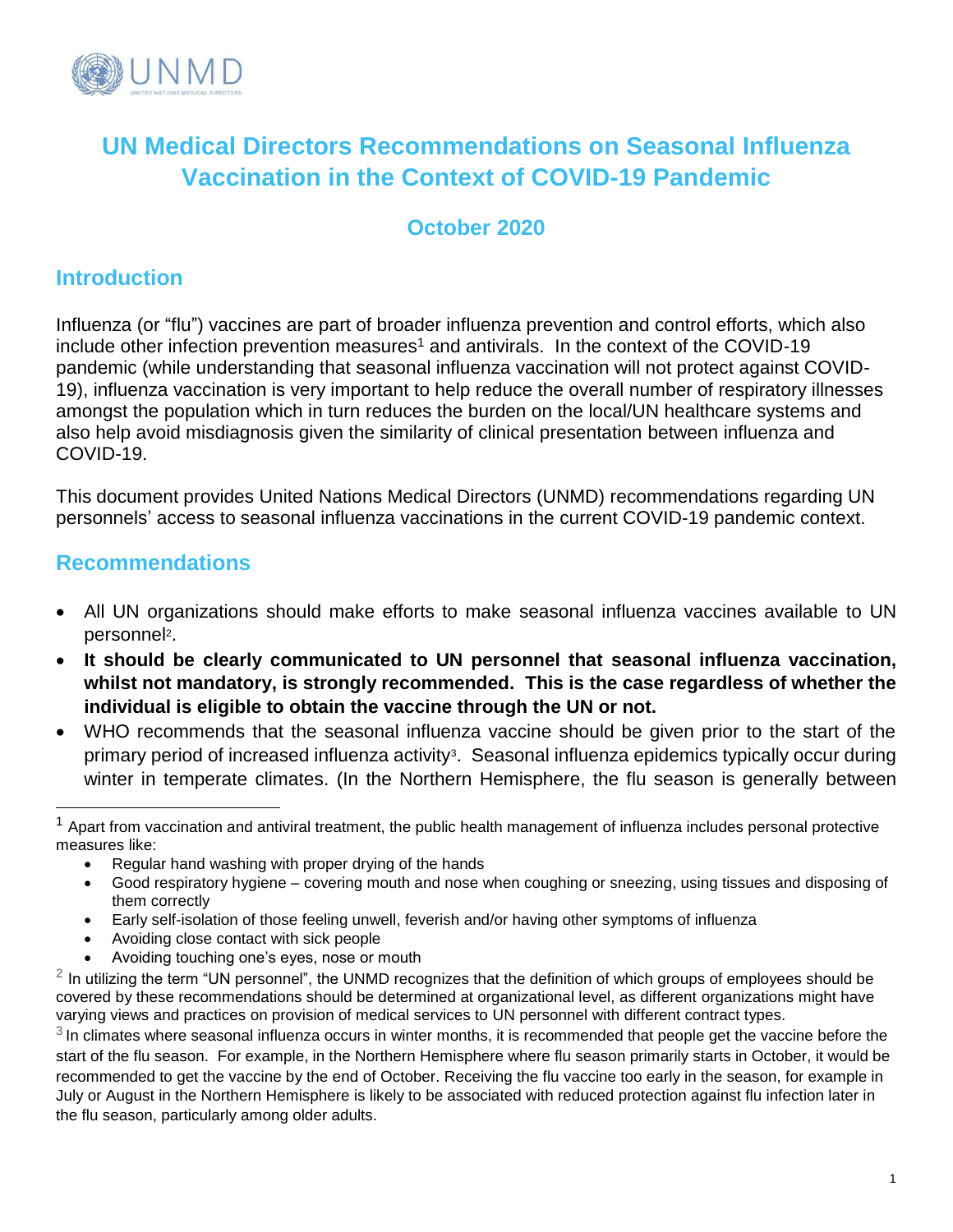

October through May, usually peaking in February. In the Southern Hemisphere, the flu season is generally between May through October, usually peaking in August.) In tropical regions, influenza may occur throughout the year, causing outbreaks more irregularly.

- Each year, the strains prevalent in laboratory samples from the Southern and Northern hemispheres are submitted to the WHO. Based on the strains of virus identified, the WHO then formally recommends the composition of influenza vaccines for the next influenza season. The WHO's yearly recommendations are available [here.](https://www.who.int/influenza/vaccines/virus/en/)
- Any vaccine used must meet the required safety and quality standards, and follow the procurement rules, of their respective entity. Additionally, all vaccines should be properly stored and handled. Failure to adhere to recommended specifications for storage and handling of immunobiologics can reduce or destroy their potency, resulting in inadequate or no immune response in the recipient<sup>4</sup>. Recommendations in the product package inserts, including methods for reconstitution of the vaccine, should be followed carefully. All vaccines should be inspected on delivery and monitored during storage to ensure that the recommended storage temperatures are maintained. Vaccines should continue to be stored at recommended temperatures immediately upon receipt until use.
- Administration of any vaccine should be accompanied by provision of relevant information regarding risk, with careful patient assessment for potential contraindications for the vaccine.
- Administration of vaccine should proceed in line with the current approach of the local health authorities in the duty station, and **should primarily cover individuals who fall into defined higher risk groups (such as health workers, older adults, pregnant women and individuals with underlying health conditions). WHO's recommended priority groups for seasonal influenza vaccination in the context of COVID-19 should be consulted accordingly**. Please refer to **Annex 1** for more information -- the full WHO/SAGE reference document is further available [here.](https://www.who.int/immunization/policy/position_papers/Interim_SAGE_influenza_vaccination_recommendations.pdf?ua=1)
- In Headquarters or other locations where access to vaccine is available through local sources, staff should make maximum use of the local healthcare system to gain access to the influenza vaccine. **UN stockpiles of seasonal influenza vaccines, if available, should be primarily intended for UN personnel in field locations, where there are sub-optimal local healthcare services, and limited or no vaccine availability.**
- Recognized dependents should only be vaccinated by UN Medical Services in locations where they would normally routinely be vaccinated through the UN, and no other source/s of vaccine exist, and in accordance with capabilities to provide medical services to this population.
- The conduct of routine influenza vaccination for all groups needs to take into account the risk of increasing exposure to COVID-19. Appropriate precautionary measures should be adopted to minimize the risk of COVID-19 infection during the process of administering the seasonal influenza vaccine to UN personnel. This includes ensuring staff have the correct personal protective equipment (PPE) and taking steps to minimize the risk of exposure. Further guidance can be found in **Annex 2**.
- Routine vaccination should be deferred for persons with suspected or confirmed COVID-19, regardless of symptoms, until [criteria](https://www.cdc.gov/coronavirus/2019-ncov/hcp/disposition-in-home-patients.html) have been met for them to discontinue isolation. Vaccination visits for these individuals should be postponed in order to avoid exposing healthcare personnel

<sup>4</sup> <https://www.cdc.gov/vaccines/hcp/acip-recs/general-recs/storage.pdf>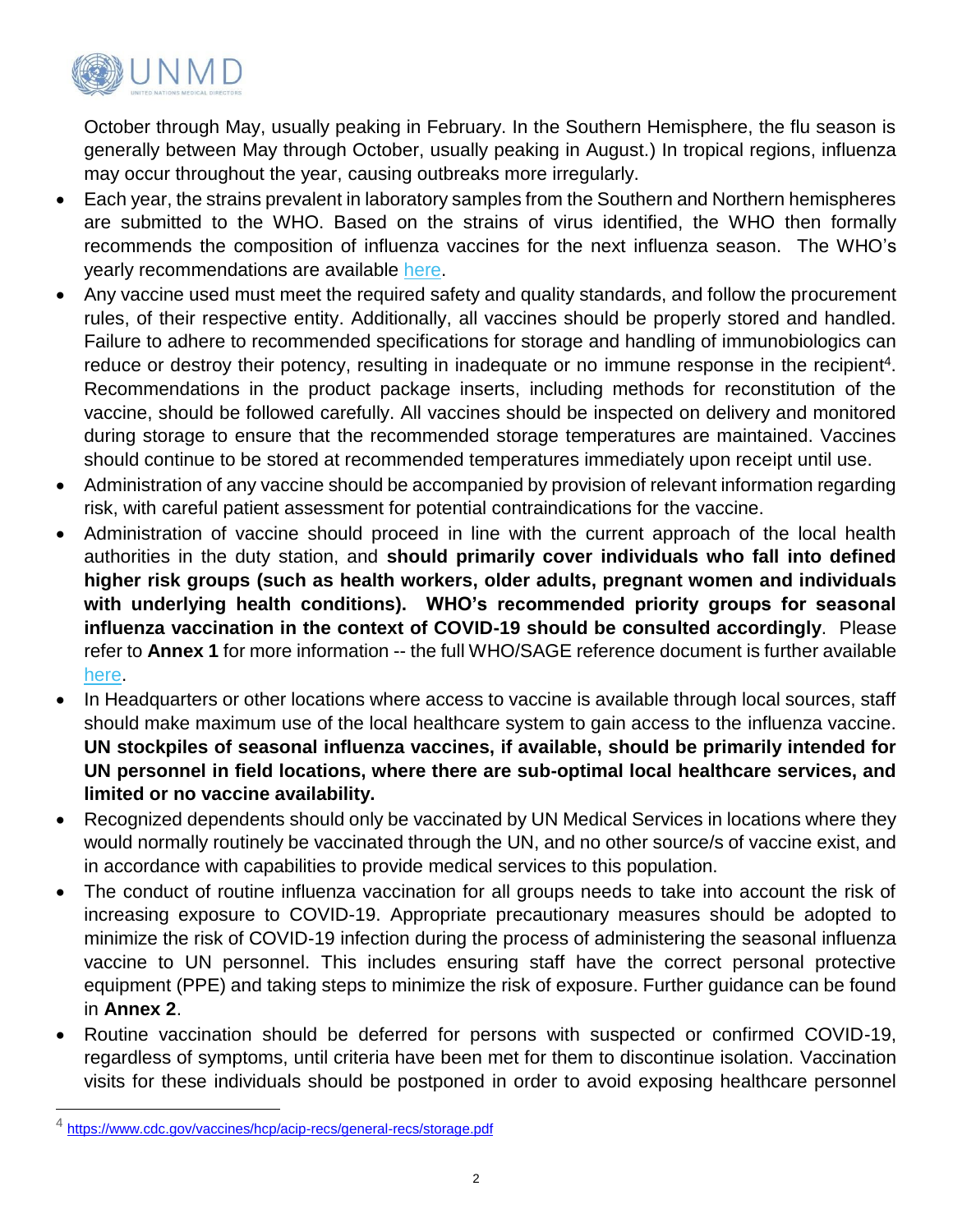

l

and other patients to the COVID-19 virus. When scheduling or confirming appointments for vaccination, patients should be instructed to notify the provider's office in advance if they currently have or develop any symptoms<sup>5</sup> of COVID-19.

This document was developed by the DHMOSH Public Health Section for the UN Medical Directors For any questions, please contact [dos-dhmosh-public-health@un.org](mailto:dos-dhmosh-public-health@un.org)

<sup>5</sup> Symptoms of COVID-19 include Fever, cough, general weakness/fatigue, headache, myalgia, sore throat, coryza, dyspnoea, anorexia/nausea/vomiting, diarrhoea, altered mental status. Further guidance can be found here: [https://www.who.int/publications/i/item/WHO-2019-nCoV-Surveillance\\_Case\\_Definition-2020.1](https://www.who.int/publications/i/item/WHO-2019-nCoV-Surveillance_Case_Definition-2020.1)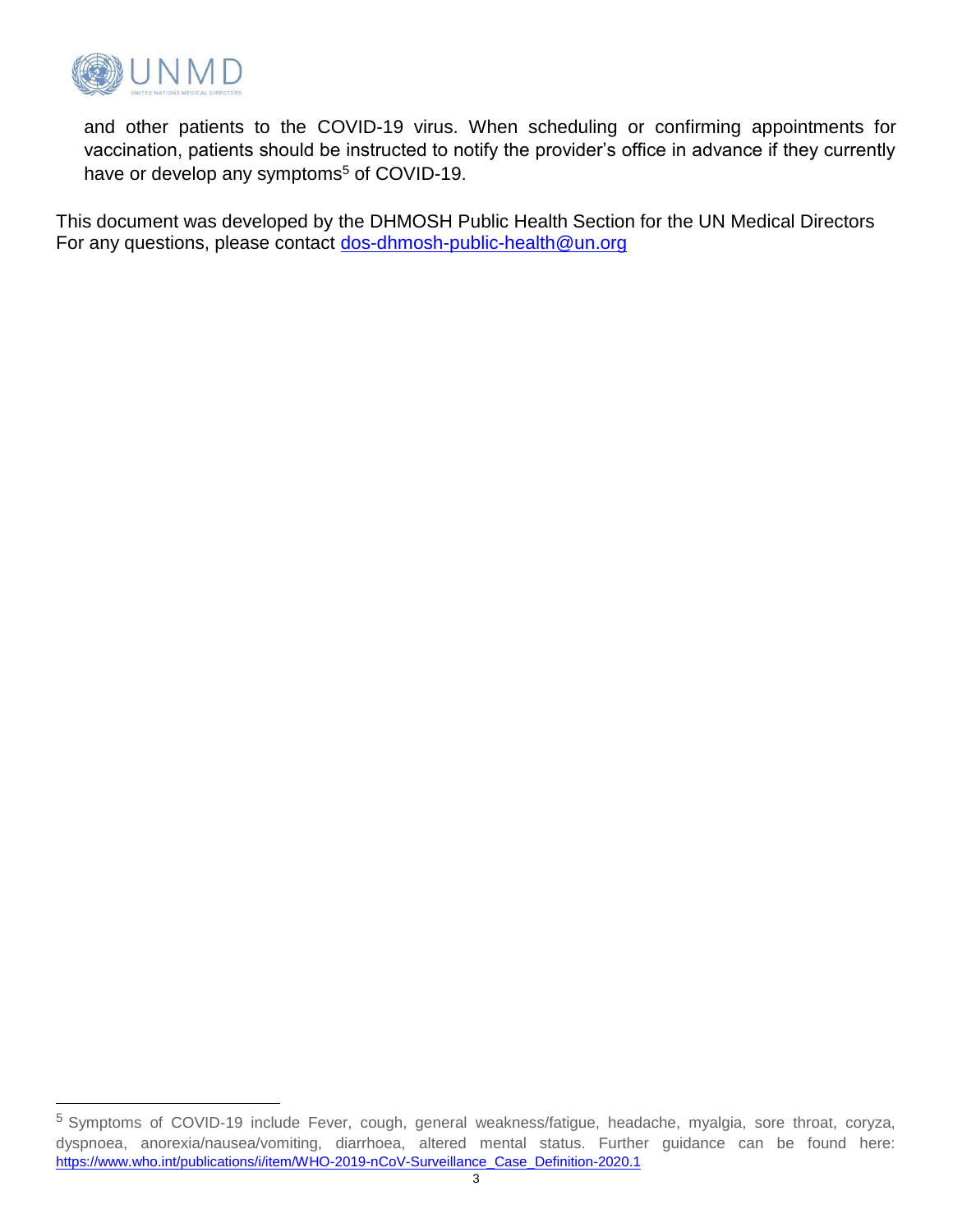

## **Annex 1: Priority Groups for Seasonal Flu Vaccination in the Context of COVID-19 Pandemic<sup>6</sup>**

Based on the considerations above, SAGE recommends the following prioritization of risk groups for seasonal influenza vaccination during COVID-19:

#### **Highest priority risk groups**

- **Health workers**: Health workers, including care workers, in hospitals, long-term care facilities (e.g., nursing homes, residential facilities, etc.), and the community are recommended as one of the highest priority groups for receipt of influenza vaccines during COVID-19. Vaccination of this priority group would help to minimize: absenteeism due to influenza and disruption to the workforce, spread of influenza from care providers to vulnerable patients, and burden on the broader health system. Where supply of vaccine permits, influenza vaccination should be expanded to all workers in health care settings, including outpatient staff, and support staff (e.g., cleaning and security staff). If vaccine supply is insufficient for such staff, health workers should be prioritized based on risk of infection among themselves and among those for whom they care<sup>5</sup>.
- **Older adults<sup>7</sup> :** Similar to influenza, COVID-19 severity is strongly associated with advanced age; and older adults are at much greater risk of severe disease and death than younger adults. This group is therefore recommended as one of the highest priority groups to receive influenza vaccine during the COVID-19 pandemic. While the 2012 position paper referred to adults over the age of 65 as being at higher risk of severe influenza, where supply permits, national authorities, including national immunization technical advisory groups (NITAGs), should carefully consider prioritizing older adults in long-term care facilities, in day-care hospitals or receiving home-care. Further, expanding this risk group to include adults over 50 years of age who are at higher risk of severe COVID-19 should be considered.

#### **Additional risk groups, in no particular order**

- **Pregnant women:** Pregnant women remain the highest priority group for influenza vaccination and, where supplies permit, should be prioritized to receive vaccine. Emerging data on infection with COVID-19 during pregnancy suggest a potential increased risk of severe COVID-19 disease in pregnant women, but data are still very limited; this will continue to be assessed as data emerge.
- **Individuals with underlying health conditions**: An additional risk-group, also identified in the 2012 position paper, are individuals with underlying health conditions, such as individuals living with diabetes, hypertension, HIV/AIDS, asthma and other chronic heart or lung diseases.

<sup>6</sup> [https://www.who.int/immunization/policy/position\\_papers/Interim\\_SAGE\\_influenza\\_vaccination\\_recommendations.pdf?ua=1](https://www.who.int/immunization/policy/position_papers/Interim_SAGE_influenza_vaccination_recommendations.pdf?ua=1)

<sup>5</sup> [https://www.who.int/immunization/documents/ISBN\\_9789241515597/en/](https://www.who.int/immunization/documents/ISBN_9789241515597/en/)

 $^7$  In terms of the type of vaccine, no preference is expressed for any one vaccine type. Vaccination should not be delayed if a specific product is not readily available. For persons aged ≥65 years, any age-appropriate IIV formulation (standard dose or high dose, trivalent or quadrivalent, nonadjuvanted or adjuvanted) or RIV4 is an acceptable option.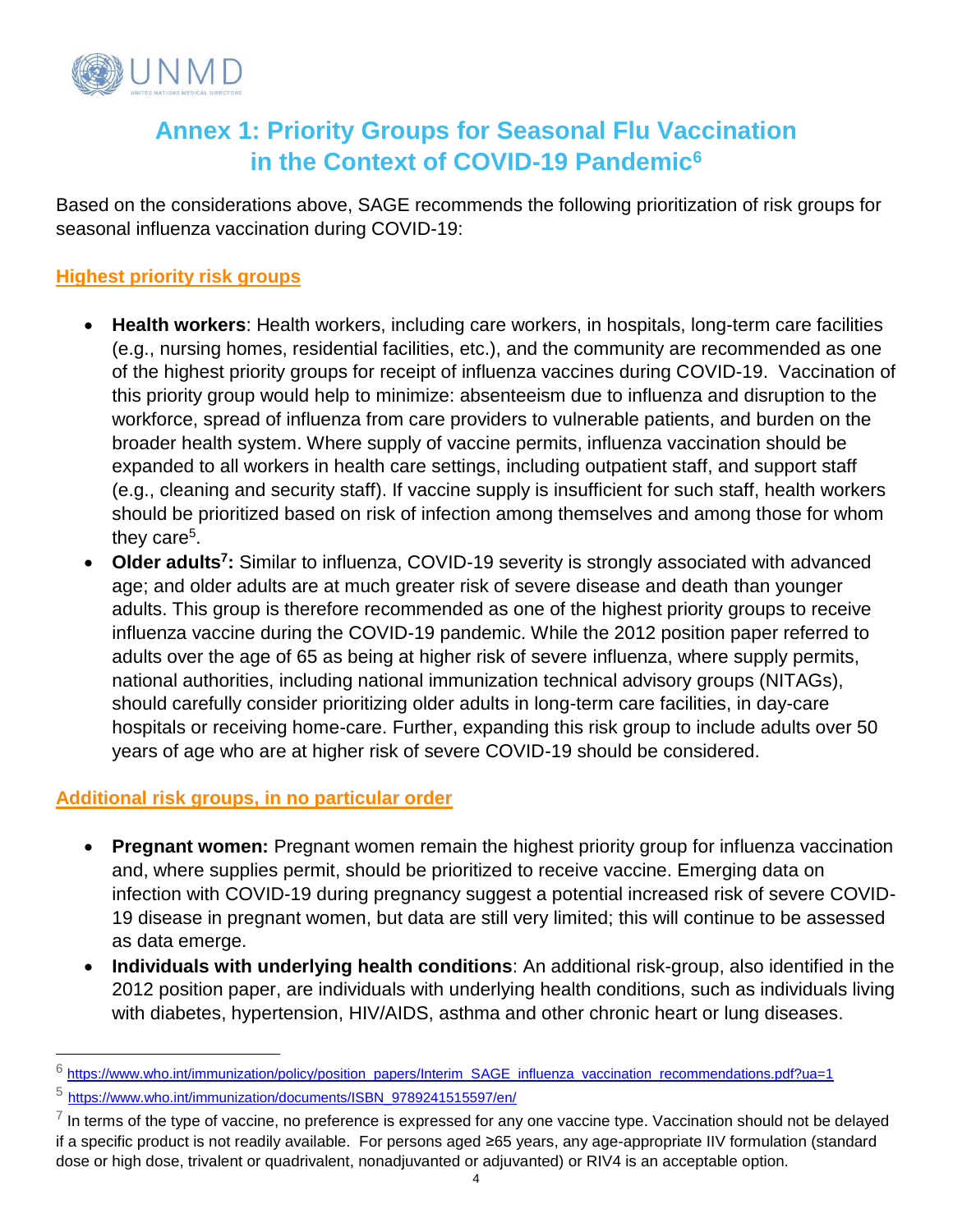

Because these populations are likely at a higher risk of COVID-19 severe illness, individuals with underlying health conditions, where they can be identified, should continue to be prioritized for influenza vaccination to protect them against influenza and also to minimize their risk of SARS-CoV-2 infection through seeking treatment for influenza and hospital admissions for influenza, which could further stress the health care system.

• **Children:** Although current data indicate that children, particularly those less than 5 years of age, are not at increased risk of severe COVID-19, children remain a priority group for influenza vaccination because of their risk of severe influenza, particularly those aged 6 months to two years. Countries that have procured specific formulations of influenza vaccines targeted for use in children (e.g., live attenuated influenza vaccines) should continue to administer these.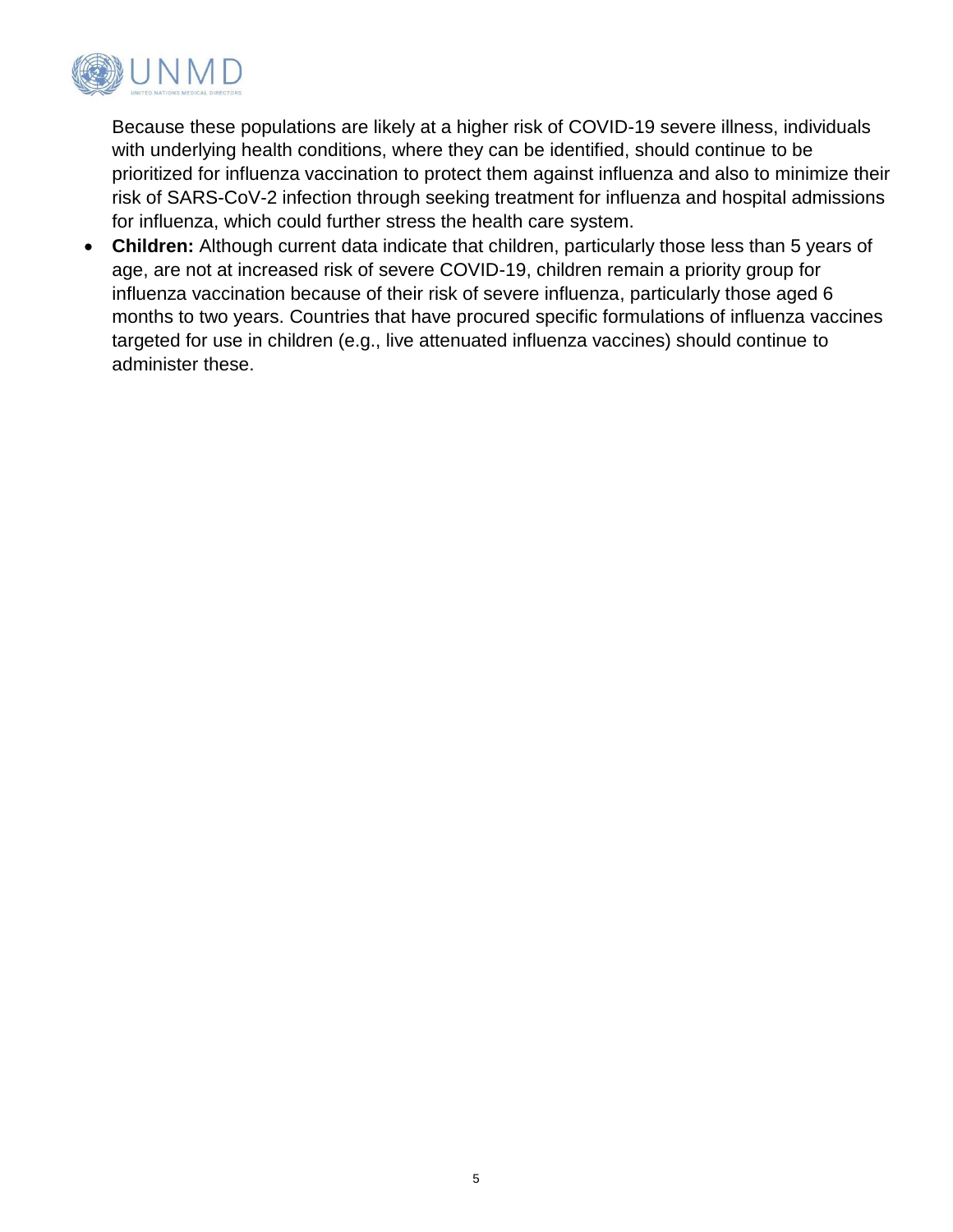

# **Annex 2: General Practices for the Safe Delivery of Vaccines in the Context of COVID-19 Pandemic<sup>8</sup>**

To help ensure the safe delivery of care during vaccination visits, providers should:

- Ensure staff have the correct personal protective equipment (PPE) $9$
- Minimize chances for exposures, including:
	- o Screen for symptoms of COVID-19 and contact with persons with possible COVID-19 prior to and upon arrival at the facility and isolate symptomatic patients as soon as possible.
	- $\circ$  Limit and monitor points of entry to the facility and install barriers, such as clear plastic sneeze guards, to limit physical contact with patients at triage.
	- $\circ$  Implement policies for the use of a cloth face covering in persons over the age of 2 years (if tolerated).
	- $\circ$  Ensure adherence to respiratory hygiene, cough etiquette, and hand hygiene.
- Ensure all staff adhere to the following infection prevention and control procedures:
	- $\circ$  Follow Standard Precautions, which includes hand hygiene and cleaning the environment between patients.
	- $\circ$  When possible, open windows for natural ventilation between each patient
	- o Wear a medical facemask at all times.
	- $\circ$  Use eye protection based on level of community transmission:
		- **Moderate to substantial:** Healthcare providers should wear eye protection given the increased likelihood of encountering asymptomatic COVID-19 patients.
		- **Minimal to none:** Universal eye protection is considered optional, unless otherwise indicated as a part of Standard Precautions.
- Additional considerations for vaccine administration:
	- o Intranasal or oral vaccines:
		- **EXTERN** Healthcare providers should wear gloves when administering intranasal or oral vaccines because of the increased likelihood of coming into contact with a patient's mucous membranes and body fluids. Gloves should be changed between patients in addition to performing hand hygiene.
		- Administration of these vaccines is not considered an aerosol-generating procedure and thus, the use of an N95 or higher-level respirator is not recommended.
	- o Intramuscular or subcutaneous vaccines:
		- If gloves are worn during vaccine administration, they should be changed between patients in addition to performing hand hygiene.
- Ensure physical distancing by implementing strategies, such as:
	- $\circ$  Separating sick from well patients by scheduling these visits during different times of the day (e.g., well visits in the morning and sick visits in the afternoon), placing patients with sick visits in different areas of the facility, or scheduling patients with sick visits in a different location from well visits (when available).

<sup>8</sup> <https://www.cdc.gov/vaccines/pandemic-guidance/index.html>

<sup>9</sup> Recommended PPE for the administration of vaccines in the context of COVID-19 includes a face mask (N95 masks are not recommended) and eye protection (i.e. goggles, face shield) in areas of moderate/substantial community transmission. Gloves are recommended for intranasal or oral vaccines and option for intramuscular and subcutaneous vaccines and option for intramuscular or subcutaneous vaccines.